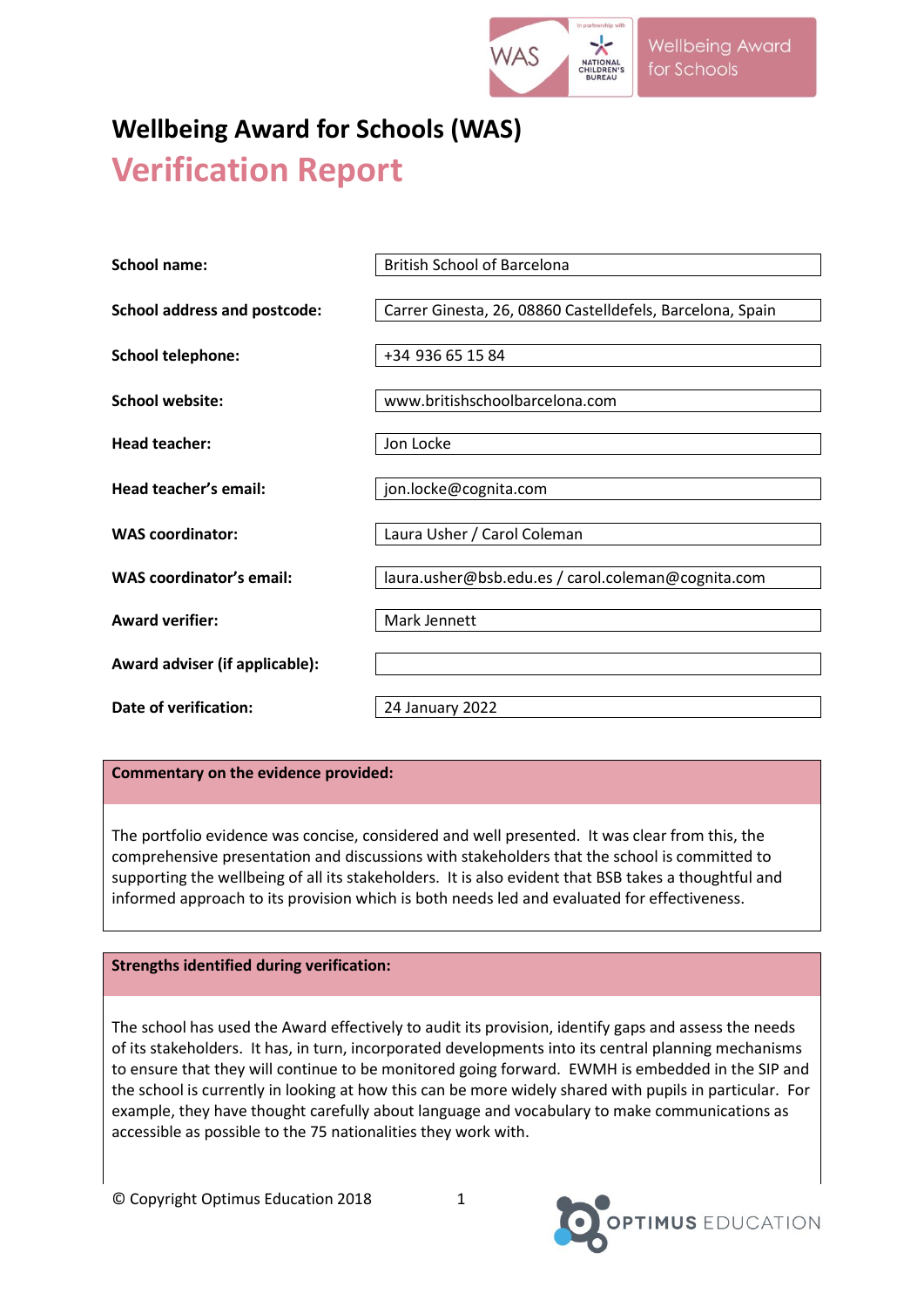

The school has engaged pupils, staff and families in their approach to wellbeing through annual questionnaires and other means. One example is the extensive involvement of stakeholders in the development of the school's wellbeing vision statement. The school analyses stakeholder feedback carefully as is evidenced, for example, by their considered responses to the evaluative elements of the Award.

The school has capitalised on the fact that it takes students from 3 to 18 years of age to share effective practice across different phases – for example by expanding the time spent on personal development issues in primary staff meetings to better match the provision at secondary and developing a range of strategies to support pupils through transition to secondary and 6th form. Following a successful trial, the school is embedding Affective Social Tracking to further support social and emotional development (currently in years 6, 7, 9 and 10).

A range of wellbeing related curriculum provision includes PSHE lessons, P4C, themed weeks, wellbeing days, assemblies etc. Pupils can all site examples of opportunities they have had to learn about wellbeing as well as talking about strategies they have learned to support their own wellbeing including mindfulness.

Students enjoy a range of leadership opportunities with regard to EWMH. They are currently looking at how to make the school's wellbeing vision accessible to the youngest pupils and the school council is surveying pupils around safety at school. Year 12 students run peer education sessions with year 7s around wellbeing – and rewrote the whole programme in order to deliver it online during lockdown. Year 6 students run celebration assemblies and provide support on the playground as well as leading on wellbeing advocate awards for students who contribute to their own or others' wellbeing.

There is a clear accountability framework for wellbeing and recording and reporting mechanisms are well developed. Staff have a good understanding of the links between, for example, behaviour and communication and between achievement and self-esteem. They are aware of a significant increase in the number of wellbeing concerns since the beginning of the pandemic and have a broad range of strategies in place to address these. Pupils are confident about reporting concerns and where they can go for help. They identified a range of strategies from talking to tutors, Heads of Year and other staff to worry boxes which are checked daily. There are check-ins in primary classrooms which, for example, link colours with feelings to help younger children to recognise and manage emotions.

Pressure on staff has been intense during the pandemic but the school has succeeded in maintaining levels of staff confidence around the school's commitment to their own wellbeing while acknowledging that these could always be improved. Individual staff report a very positive and supportive culture and the school has plans to do further staff check-ins based on Anna Freud surveys during the summer term. A range of optional wellbeing activities and support are available to staff including regular webinars. The appraisal system includes a focus on staff wellbeing and the school is creating guidance for line managers to ensure that this process is as effective as possible.

Relevant CPD includes both whole school training and personalised training pathways which are monitored by line managers. The school will shortly be trialling 'accidental counsellor' training with Heads of Year with a view to cascading the principles across the school.

Displays around school promote wellbeing and there are both primary and secondary wellbeing centres which, as well as being used for 121 and small groups, act as quiet spaces which children can access during break times. These are attractive and include a range of resources and wellbeing messages – I especially like the poster about the positive traits of people with anxiety!

© Copyright Optimus Education 2018 2

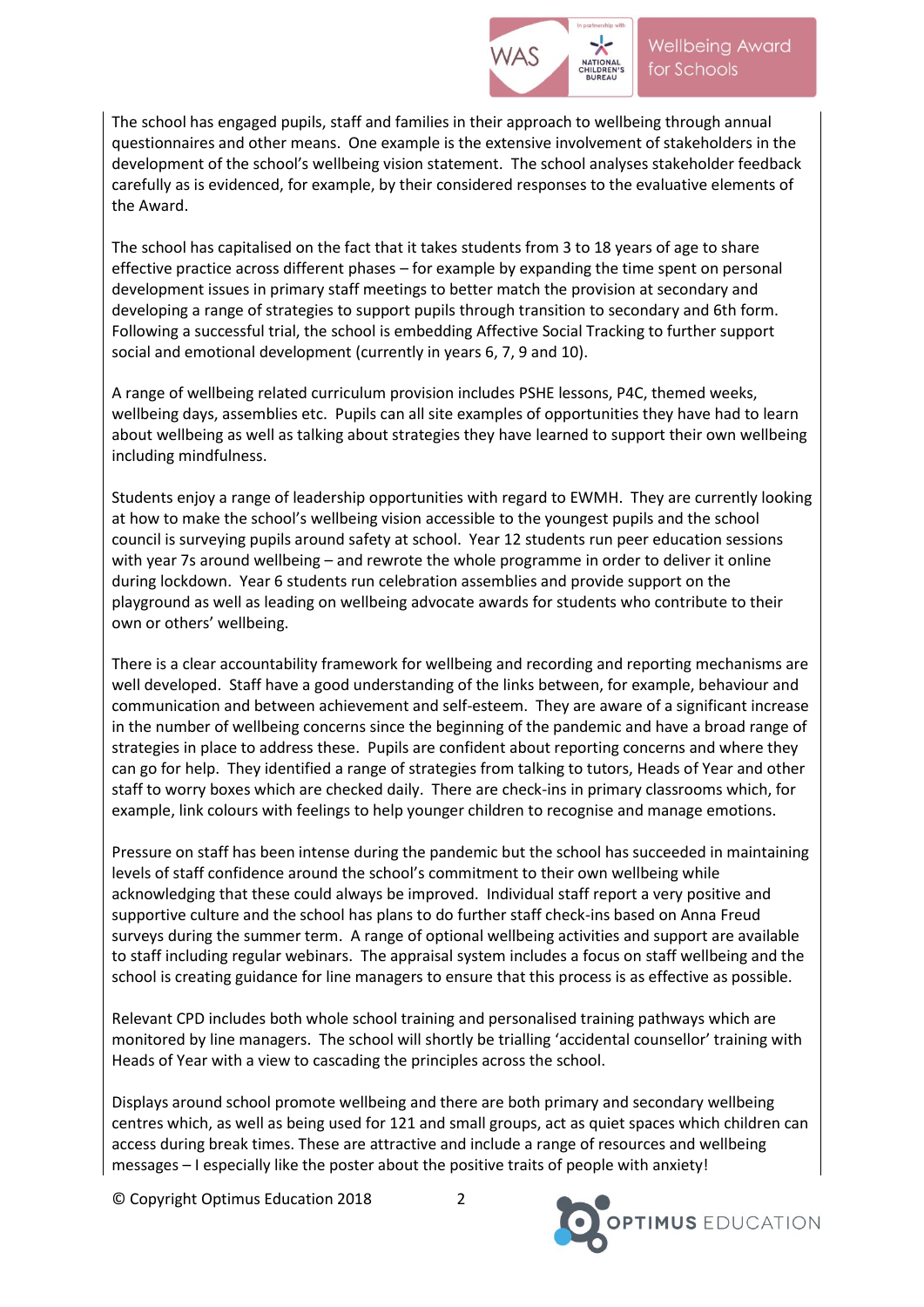

Outdoor spaces are attractive and include 'natural areas' to provide additional calm spaces and promote social interaction.

The school website includes links to useful resources and support as well as video materials accessible to a range of stakeholders. Staff and parents report that wellbeing is regularly addressed via bulletins, newsletters and meetings. Feedback from parents is very positive with one commenting that "wellbeing is not only a 'topic' the school is addressing, it is part of its identity, one of its strong pillars."

Wellbeing is a priority across Cognita and the school is actively sharing its knowledge and skills around EWMH with partners in the organisation. Leaders meet regularly to share concerns.

#### **Areas for development:**

Strengthen the commitment to EWMH related CPD in the SIP by including reference to resource allocation and information on how you will evaluate the impact of training on both staff knowledge, skills and confidence and pupil outcomes.

In light of stakeholder feedback, conduct further research to identify the minority of students and staff who don't feel as well supported as they should in terms of their EWMH. As well as your annual surveys and AS tracking, you could also consider repeating the STEFs with particular year groups or types of staff to identify what their concerns are.

To further enhance practice, seek brief feedback from some of your partners (for example, those identified in your evidence for KPIs 6.5 and 8.1)

Key questions could include:

- How well do we as a school engage with you as an external partner?
- What works well?
- Even better if?

Include findings and any identified next steps in your new SIP. This can also be used as evidence for KPI 8.5 at reassessment in three years' time.

### **Verifier recommendation:**

I am delighted to recommend that the school be awarded the Wellbeing Award for Schools for a period of three years.